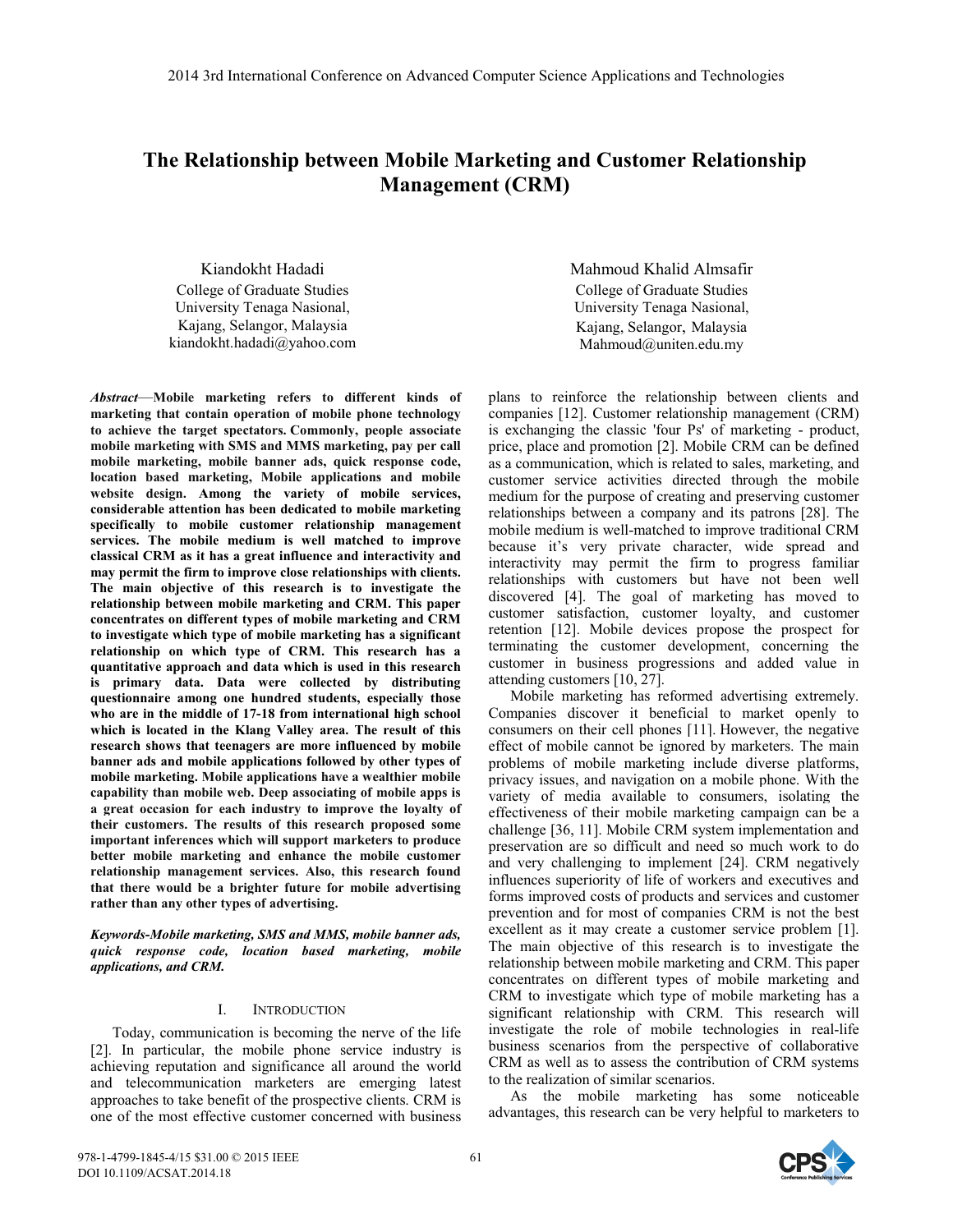employ the most appropriate type of mobile marketing. Some advantages of mobile marketing can be explained as instant results, easy to work, convenient to use, direct marketing, tracking user response, and mobile payment [36]. Mobile CRM enables real time data entrance to employees or customers and can improve information distinction [24]. Mobile CRM creates service to consumers, informal, effectual and wild and can develop the efficiency and performance of the mobile employees of an association [24, 27]. Nowadays, the most advanced and prosperous companies are consuming their CRM to improve and achieve long-lasting positive relationships [33]. This is only talented by proposing a confident customer involvement through marketing, prospecting, the complete sales progression, the sales follow up, and service [33, 10]. In addition, this research divides the mobile marketing into six main types such as SMS and MMs, Mobile banner ads, quick response code, location based marketing, and mobile applications.

### II. LITERATURE REVIEW

*A. Mobile Marketing*  Mobile marketing can be defined as a set of performing that assists organizations to connect and involve with their audience in a communicating and related method over any mobile device or network [30]. Mobile market offerings many upcoming prospects to businesses, predominantly for mobile service suppliers [6]. In the era of enhanced mobile communication technology, vast amount of variations is created by enabling communication and the allocation of information from business to business, business to customers, and employers to employees among others [23]. Mobile technologies have changed as a new resource for companies to cooperate and connect with their patrons [37]. Due to current progressions in mobile technology, the mobile network has appeared as a novel, a prospective device for marketing accomplishments [30]. The fact that users continually bring their phones with them offers an informal way to influence the best customer service accommodations [37]. Mobile marketing through product corresponding is a novel presentation that may possibly lock-in dependable trade patrons [29]. Mobile marketing can be used to create a customer loyalty by proposing a direct reduction on the acquisition value of a product or service [17].

Companies have used a diversity of mobile messaging to support one-to-one communication with their purchaser [32]. Mobile marketing undertakings a direct one-to-one tactic and a directed profitable message, but it desires their agreement for a direct communication [38]. SMS (MMS) accompaniments are supposed as supplementary to the seller's customary channel [29]. SMS has been the most common mobile Application [30]. Mobile emailing and messaging is one of the most actual kind of mobile marketing [29]. The risk in transmission advertising to mobile phone handlers is that it will terminate the value of the advertising medium in much the way computer-based email has stopped to be real advertising [10]. Also, a banner ad is a static or animated image, text or a combination of these that can be positioned in distinct zones within the presentation [38].

Mobile applications take benefit from the growth in smartphone technologies [37]. The variety of mobile applications' growths effectiveness and thus improves acceptance [16]. Marketers must be delicate to the application user ad skill and they should avoid Interruptive ads irritate patrons, highly absorbed app users don't promise ad consideration, and present in-app ads deliver little worth [18]. App pricing and monetization should be a crucial phase of the company's app policy. The most common sort of pricing model can be recognized as freemium model, paid apps and in-app advertising [16, 15].

The QR code expanded main profitable approval due to mobile technology [5, 18]. QR Code is a two dimensional barcode which is intended to be scanned by a Smartphone camera, in combination with a barcode decoding application [21]. QR tags haven't been oppressed to their possible partially because companies have been slow to offer motivations to take-up, and partly because QR readers are not presently repeatedly made into all phones [31]. QR codes are no longer a niche application and delivers a comparatively cheap way of getting out to customers while still preserving whole control of the resultant communication [3]. A well-designed QR code campaign can not only drive sales, but offer consumers with the information they require to create a purchasing decision [26]. QR Codes can link the online and offline worlds as a QR Code delivers the probability of incorporating online content say a website and offline content say a newspaper ad [21].

Traders gradually consume mobile coupons as a key marketing method [29, 15]. The procedure of working mobile voucher coupons can be tracked by demanding a mobile voucher coupon through a banner ad, short code, loyalty program, or collects a voucher as a distinctive promotion [25]. Companies are consuming a selection of places based marketing tools and technologies to attach on a localized and personal level with consumers, including Bluetooth, GPS, RFID, WIFI, NFC and IBeacon [8]. Personal location is a key awareness for companies wanting to activate in this technique [31]. Location based-marketing must have a talented prospect, such as becomes an essential element of marketing interactions, growth in accommodating, more differentiated and sophisticated formats, and tough connections to the mobile wallet [8, 25].

**B. Culture Extending Management (CPM) CRM** is placed on the business logical methods that can be smeared to a customer philosophy that customers are the fundamental of a business and it aids companies recognize customer purchasing and succeed their relationships with their patrons [13]. Customer relationship management contains of diverse modules, including key customers, customer relationship management organization, knowledge management, and technology [20, 15]. The main elements of CRM can be illustrated as a customer interface, customer database, service catalogue, customer transactions, general information, policies and processes, service delivery organization and customer satisfaction [1].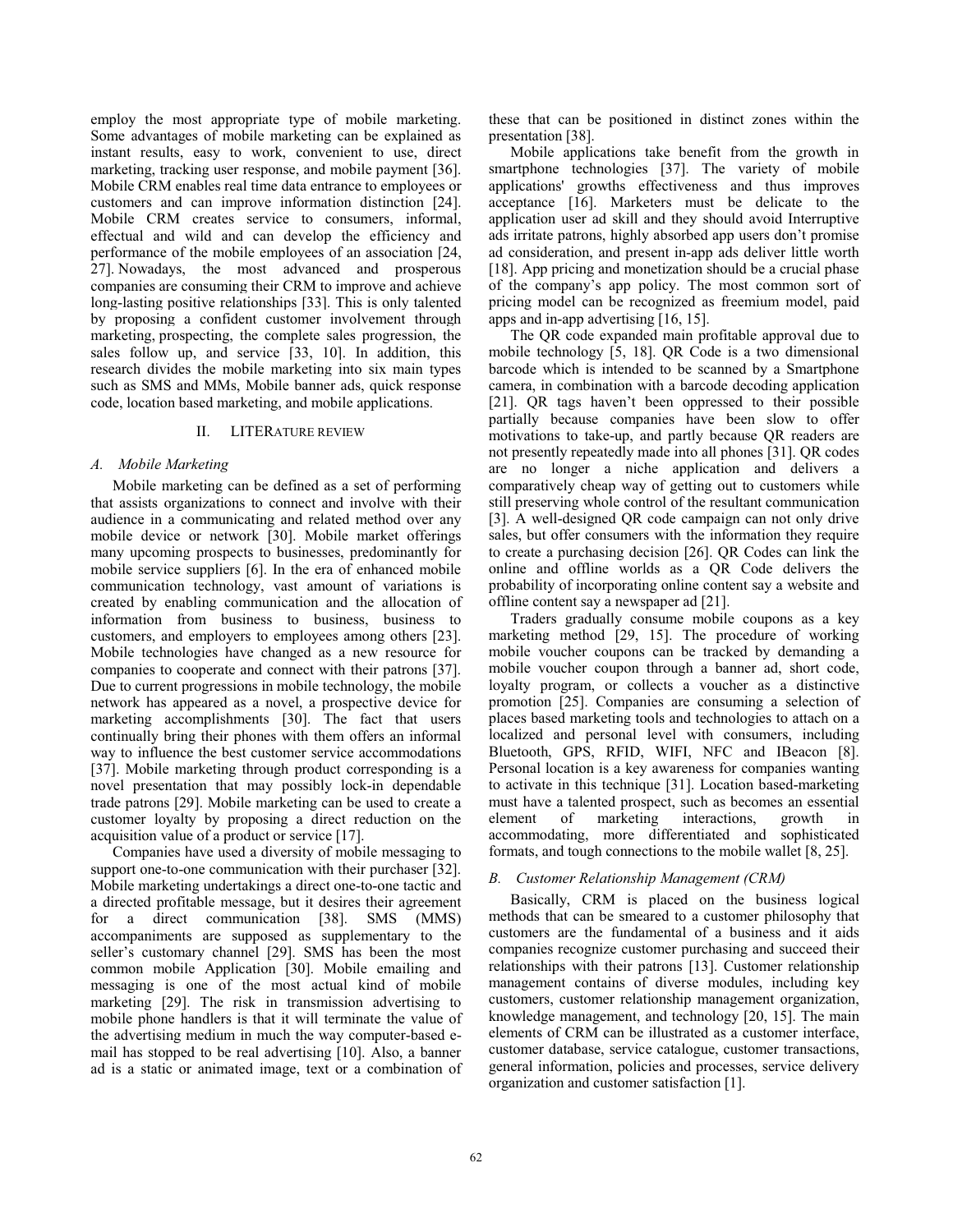CRM has become a respectable choice for companies as it offers a message that is exclusive, well directed and operative [22]. Companies require to implement well designed customer relationship and public relation system [34]. Applying CRM reductions firm productivity, though firms seem to improve over time [14]. CRM can be defined as an integrated approach which aids the firm in every interaction it has with customers in business purposes like marketing, sales and support [9]. The higher concentration and emerging of CRM can generate the better customer loyalty [23]. There are some significant lack of CRM in the wild moving online world where customer potentials are often greater than those of the offline world [9].

The internet has altered the traditional business model of the organization [19]. The impact of technology in CRM has some major issues such as understanding single customers, customers wish product and service round the clock, speed of response, personalized, customization, loses membership cards & rewards points, and advertising and promotion cost high [35]. Providing mobile CRM campaigns via text messaging could be a practical opportunity for businesses to form a conversation with their potential target market, given consumers' awareness with the practice of text messaging [32].

### III. METHODOLOGY

The method of this research is mono method based on quantitative approaches. The data which is used in this research is primary data. This study adopts fully survey design type. The questionnaire of this research was distributed among 100 students who are between 17-18 years old and studying in international school which is located in Klang Valley area. The questionnaire of this research is close-ended questionnaire. This research is explanatory to establish the relationship between variables. This research designs the work to test hypotheses by examining the relationship between independent variables and a dependent variable. The process of this research is deductive process. This research will investigate the relationship between mobile marketing and customer relationship management. The main purpose of this study is to investigate that if different types of mobile marketing (SMS/MMS, mobile apps, QR Code, location-based and mobile banner ads) has any significant relationship with customer relationship management (CRM). Because of this reason, the following hypotheses have been developed for this research:

 $RH<sub>1</sub>$ : Mobile marketing has a significant relationship with CRM.

 $RH<sub>1a</sub>$ : SMS/MMS marketing has a significant relationship with CRM.

 $RH<sub>1b</sub>$ : Mobile app has a significant relationship with CRM.

 $RH_{1c}$ : QR Code has a significant relationship with CRM.

 $RH_{1d}$ : Location based marketing has a significant relationship with CRM.

 $RH_{1e}$ : Mobile banner ad has a significant relationship with CRM.

### IV. FINDINGS

In this research, the reliability was examined through Cronbach's Alpha method, analysis of the SMS/MMS marketing (SMM), mobile application marketing (MAM), quick response code (QRC), location based marketing (LBM), mobile banner ads (BAD) and customer relationship management (CRM) was carried out individually. The results of Cronbach's Alpha for all variables correspondingly, are: 0.743, 0.837, 0.821, 0.688, 0.700 and 0.702. The reliability results must be more than 61% to be acceptable [7]. Therefore, for examining the reliability, the results of this research are generally within adequate range.

According to the Table I, a simple regression analysis revealed an affects at all variables between independent variables (SMM, MAM, QRC, LBM, and BAD) and dependent variable (CRM). The overall effects between the variables was R Square= 0.625, which means that just 62.5% of the dependent variable explained by independent ones.

TABLE I. REGRESSION MODEL RESULTS

| Model | R         | R<br><b>Square</b> | Adjusted<br><b>R</b> Square | <b>Std. Error</b><br>of the<br><b>Estimate</b> |  |
|-------|-----------|--------------------|-----------------------------|------------------------------------------------|--|
|       | $0.753^a$ | 0.625              | 0.378                       | 0.52019                                        |  |

a. Predictors: (Constant), BAD, SMM, LBM, MAM, QRC Source: SPSS Software

*C. Testing Hypotheses*  According to the Table II, this paper can claim that for the variable "CRM" and "MAM", the estimated Pearson product moment correlation is 0.233 implying a positively correlated relationship with a magnitude of 23.3% and the pvalue is less than  $5\%$  (p-value < 0.05). As a result, there is a significant relationship between "CRM" and "MAM". Also, for the variable "CRM" and "BAD", the estimated Pearson product moment correlation is 0.238 implying a positively correlated relationship with a magnitude of 23.8% between the two variables "CRM" and "BAD" and the p-value is less than  $5\%$  (p-value  $0.05$ ). As a result, there is a significant relationship between "CRM" and "BAD". On the other hand, this research found that there is not any significant relationship between CRM and SMM, QRC and LBM.

In addition, this research found that for the variable "SMM" and "QRC", the estimated Pearson product moment correlation is 0.273 implying a positively correlated relationship with a magnitude of 27.3% between the variables "SMM" and "QRC" and the p-value is less than  $1\%$  (p-value  $0.01$ ). As a result, there is a significant relationship between "SMM" and "QRC". Also, this study investigated that for the variable "MAM" and "BAD", the estimated Pearson product moment correlation is 0.203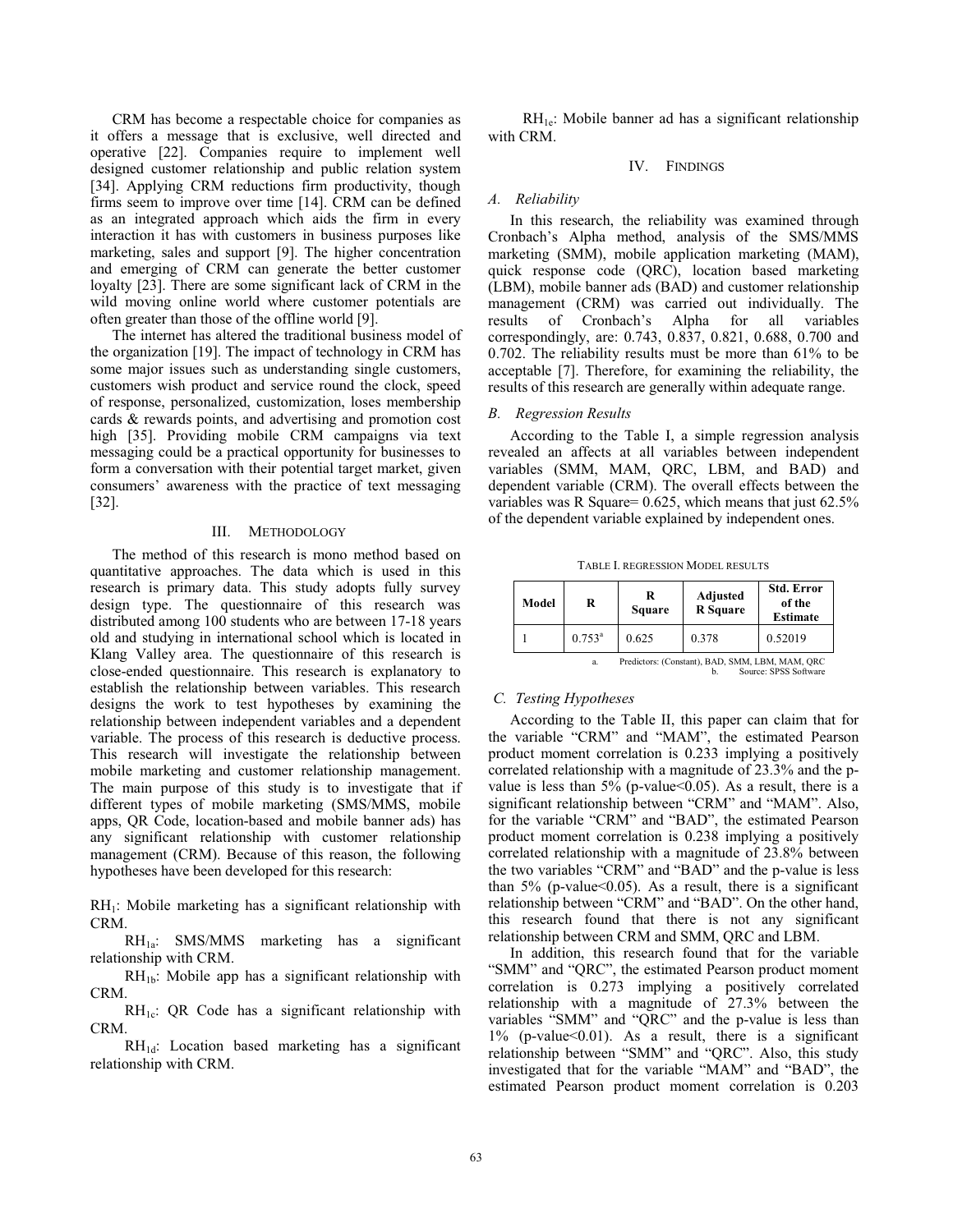implying a positively correlated relationship with a magnitude of 20.3% between the variables "MAM" and "BAD" and the p-value is less than  $5\%$  (p-value < 0.05). As a result, there is a significant relationship between "MAM" and "BAD".

Correspondingly, this research found that for the variable "QRC" and "LBM", the estimated Pearson product moment correlation is 0.214 implying a positively correlated relationship with a magnitude of 21.4% between the variables "QRC" and "LBM" and the p-value is less than 5% (p-value<0.05). As a result, there is a significant relationship between "QRC" and "LBM". Also, this research found that for the variable "QRC" and "BAD", the estimated Pearson product moment correlation is 0.263 implying a positively correlated relationship with a magnitude of 26.3% between the variables "QRC" and "BAD" and the p-value is less than 1% (p-value<0.01). As a result, there is a significant relationship between "QRC" and "BAD".

## V. RECOMMENDATIONS AND LIMITATIONS

As a recommendation of this study, larger sample size and different age of respondents can be helpful. This research examines the hypotheses through correlation coefficient. Examine the impact of mobile marketing on different types of CRM can be recommended for further study. Trademarks recognize the significance of attracting patrons on their mobile devices, but still there are some companies which have problem to employ a mobile CRM policy. There are many challenges to implementing a mobile CRM, including that mobile information is often undisclosed, the ecosystem is multifaceted and the scale may not be there yet for some companies to warrant the investment. Integrating mobile with CRM strategies can also help marketers provide a better customer experience. On the other hand, future research can focus on the impact of mobile CRM on customer purchasing behavior to assist the marketers to recognize marketers' strengths and weaknesses.

Mobile marketing is a modern way of marketing which recent growth unbelievably and is not well known by the vast majority of people. As a limitation of this study, many of respondents did not have enough information about quick respond code and location based marketing. Due to that, future research can focus more on these two types to improve the level of acceptance of mobile CRM and fascinate audience's attention and trust. As this research was based on fully survey questionnaire, further study can be carried through a qualitative approach by employing interviews and focus group discussions.

### VI. CONCLUSION

This research examined the relationship between mobile marketing and customer relationship management. In this research, mobile marketing was divided to SMS/MMS marketing, mobile apps, quick response code, location based and mobile banner ads. According to the findings of this research, there is a significant relationship between customer relationship management and mobile apps with a magnitude of 23.3%. Nowadays, the mobile app industry is booming, and since the one-million-app mark was reached in late 2011, the competition to get each company's app noticed in the marketplace is aggressive. Mobile applications take advantage of the development in smartphone technologies. These devices carry a rich set of sensors, including photo and video cameras, positioning technologies such as GPS, touch screens, and acceleration and motion sensors. According to the findings of this research, teenagers are more willing to discover a new application regarding their needs and interests.

Moreover, this research found that there is a significant relationship between customer relationship management and mobile banner ads with a magnitude of 23.8%. Mobile banner ad is a static or animated image, text or a combination of these that can be placed in defining areas within the application. Mobile banner ads have some strengths like massive reach, inexpensive format and highly flexible, which is useful to attract teenagers' attention.

Additionally, the findings of this research show that there is not any significant relationship between customer relationship management and SMS/MMS marketing. Most of the respondents mentioned that SMS/MMS marketing is not trustable and it is a disturbing type of advertising. The vast majority of respondents prefer to accept SMS/MMS marketing if the sender gets their permission beforehand and provide monitoring and filters the messages. Also, this research found that there is not any significant relationship between customer relationship management and quick response code. QR Codes enable marketers to track the number of scans on each code and identify which medium the scan came from. The main reason is QR code is a modern type of mobile marketing and most of teenagers are not really familiar with this type of marketing. Similarly, the findings of this research found that there is a significant relationship between QR code and SMS/MMS marketing, location based marketing and mobile banner ads. As QR Code will become more and more popular worldwide, companies need to focus on this type to employ it appropriately. Otherwise, this research found that there is not any significant relationship between CRM and location based marketing. Companies can use a variety of location based marketing tools and technologies to connect on a localized and personal level with consumers, including Bluetooth, GPS, RFID, WIFI, NFC and IBeacon. The combination of personal location and constant presence means companies have entirely new ways to draw customers. Alternatively, marketers can synchronize mobile advertising to the desired audience and have a mobile ad drive the consumer to opt-in to a first-party mobile relationship so that the targeted mobile advertising is working as a direct feed into a mobile CRM program.

I recommend for future research to investigate further on variables affecting mobile CRM.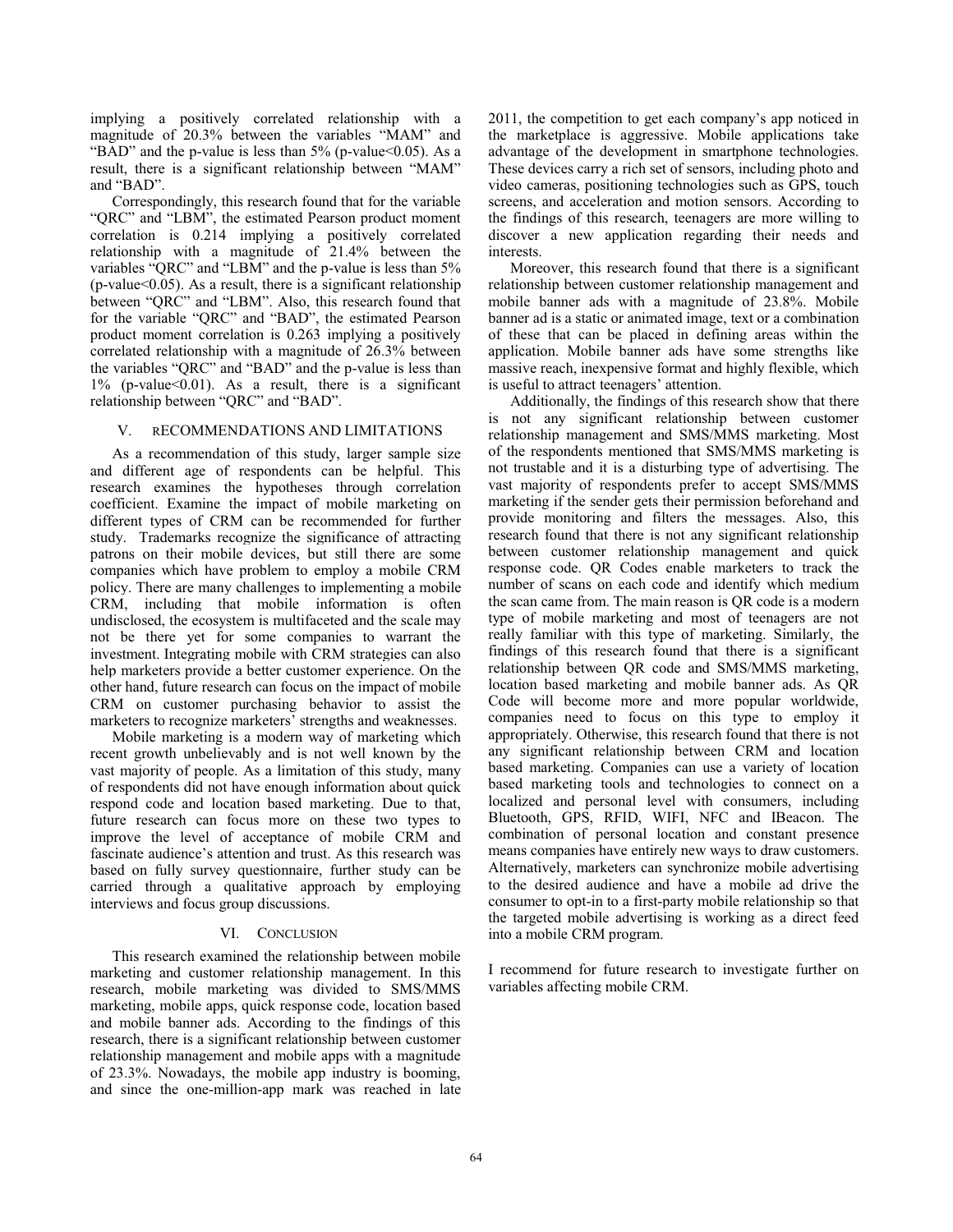### **REFERENCES**

- [1] A.M. Al-Khouri, "Customer Relationship Management: Proposed Framework from a Government Perspective, " Journal of Management and Strategy, Vol. 3, pp. 34-54, 2012.
- [2] N. Azila, M. Noor, "Electronic Customer Relationship Management Performance: Its Impact on Loyalty from Customers' Perspectives." International Journal of e-Education, e-Business, e-Management and e-Learning, Vol. 1, pp. 1-6, April 2011.
- [3] P. Bowes, "Getting ahead of the emerging QR Code marketing Trend, " Forrester Research, 2012.
- [4] G. Camponovo, Y. Pigneur, A. Rangone, F. Renga, "Mobile Customer Relationship Management: An Explorative Investigation of the Italian Consumer Market," Discussion paper, University of Lausanne, Italy, 2008.
- [5] T. Cata, P. S. Patel, T. Sakaguchi, "QR Code: A New Opportunity for Effective Mobile Marketing," Journal of Mobile Technologies, Knowledge and Society, Vol. 2013, 2013.
- [6] J. S. Chen, R. K. H. Ching, "The Effects of Mobile Customer Relationship Management on Customer Loyalty: Brand Image Does Matter," Paper presented at the 40th Hawaii International Conference on System Sciences, 2007.
- [7] J. W. Creswell, "Educational Research: Planning, Conducting, and Evaluating Quantitative and Qualitative Research, " (4th ed.). Addison Wesley.
- [8] R. Duboff, D. Potin, D. Rodrigo, "Location and Based Marketing," Havas Media-Global Media Trends, 2013.
- [9] D. Grover, "Effective Customer Relationship Management through e-CRM, " Viewpoint, Vol. 2, pp. 27-38, 2011.B
- [10] K. Hadadi, M. K. Almsafir, "The Relationship between Information Technology and Marketing, " Paper Presented at Advanced Computer Science Applications and Technologies (ACSAT), International Conference on, vol., no., pp.238-243, 2013. doi: no., pp.238-243, 10.1109/ACSAT.2013.54
- [11] K. Johnston, "The Negatives of Marketing on Cell Phones," Internet: http://yourbusiness.azcentral.com/negatives-marketing-cell-phones-7107.html, 2014.
- [12] C. Kanitwaranun, C. Chantaraskul, S. Waiyakam, "The Empirical Implementation of Customer Relationship Management on Customer satisfaction in Health product Business: A Case of Small & Medium Enterprise in Thailand." IJPS, Vol. 6, 2010.
- [13] M. B. Khan, K. F. Khawaja, "The Relationship of E-CRM, Customer Satisfaction and Customer Loyalty. The Moderating Role of Anxiety," Middle-East Journal of Scientific Research, Vol. 6, pp. 531-535, 2013.
- [14] A.Krasnikov, S. Jayachandran, V. Kumar, "The Impact of Customer Relationship Management Implementation on Cost and Profit Efficiencies: Evidence from the U.S. Commercial Banking Industry, " Journal of Marketing, Vol. 73, pp. 61-76, 2009.
- [15] D. Lee, K. Engleman, "The Impact of Mobile on CPG CRM Strategy: A Kraft Canada Case Study, " Mobile Marketing Association, Vol. 7, pp. 5-22, 2012.
- [16] S. Licciardi, M. Rolfstam, "Social Media for Innovative Marketing Strategies, " M.S. thesis, Aalborg University, Denmark, 2013.
- [17] C. Loffler, J. Krockel, M. Hettich, "Enabling Mobile Customer Relationship Management for Small and Medium-sized Enterprises, " International Journal of Computer Information Systems and Industrial Management Applications, Vol. 3, pp. 655-662, 2011.
- [18] E. S. B. Meydanoglu, "OR Code: AN Interactive Mobile Advertising Tool, " International Journal of Business and Social Research, VOl. 3, pp. 26-32, 2013.
- [19] B. Milovic, "Social Media and eCRM as a Prerequisite for Hotel Success, " Journal of Management Information Systems, Vol. 7, pp. 026-031, 2012.
- [20] M. Namjoyan, A. N. Esfahani, F. A. Haery, "Studying the Effects of Customer Relationship Managemnet on the Marketing Performance, " International Journal of Academic Research in Business and Social Sciences, Vol. 3, pp. 302-314, 2013.
- [21] S. Rajendra, B. Hemant, "QR Codes in Print Advertising: Elucidating Indian Vogue Using Content Analysis," Managemnet and Marketiing Challenges for the Knowledge Society, Vol. 8, pp. 353-368, 2013.
- [22] S. Rajput, N. Tyagi, S. Bhakar, "Social Caused Related Marketing and Its Impact on Customer Brand Preferences," Prestige International Journal of Management & IT, Vol. 2, pp. 26-38, 2013.
- [23] H. M. A. Nakhleh, "The Relationship Between Customer Relationship Marketing Tactics, Relationship Quality and Customer's Loyalty In Mobile Communication Industry, " Savap International Journal, Vol. 3, pp. 538-547, 2014.
- [24] L. Nordstrand, B. Johansson, "The net benefits of Mobile Customer Relationship Management, " M.S. thesis, Lund University, Sweden, 2011.
- [25] S. Owen, L. Shank, "How Mobile Vouchers are Transforming Mobile Marketing, " A First Data White Paper, 2011.
- [26] A. Probst, S. Brokaw, "The Expectations of Quick Response (QR) Codes in Print Media: An Empirical Data Research Anthology, Journal of Undergraduate Research, pp. 1-13, 2012.
- [27] O. Reinhold, R. Alt, "Enhancing Collaborative CRM with Mobile Technologies. " Discussion paper, University of Leipzig, Germany, 2009.
- [28] J. Sinisalo, H. Karjaluoto, M. Leppaniemi, "Managing Customer Relationships through Mobile Medium- Underlying Issues and Opportunities. " presented at the 39th Hawaii International Conference on System Sciences, Finland, 2007.
- [29] V. Shankar, A. Venkatesh, C. Hofacker, "Mobile Marketing in the Retailing Environment: Current Insights and Future Research Avenues, " Journal of Interactive Marketing, 2010.
- [30] P. Smutkupt, D. Krairit, V. Esichaikul, "Mobile Marketing: Implications for Marketing Strategies, " IJMM Winter, Vol. 5, 2010.
- [31] M. B. Stuart, "A Future of Mobile Marketing, " IVM, The chartered Institute of Marketing, 2012.
- [32] N. Suntornpithug, "Investigating Customers' Perceptions Towards Text Messaging Services as a CRM Medium," Indiana University-Purdue University Fort Wayne, United States of America, 2012.
- [33] H. Swift, "How to Grow Customer Satisfaction with your CRM," Internet: http://www.business2community.com/customerexperience/grow-customer-satisfaction-crm-0922207#!bv2aNV, June, 2014.
- [34] T. Velnampy, S. Sivesan, "Impact of Customer relationship Marketing on customer value creation in mobile service providers- a Sri Lankan experience, " Journal of Marketing and Business Management, Vol. 1, pp. 016-021, 2012.
- [35] D. Verma, "Managing Customer Relationships through Mobile CRM in Organized retail outlets, " International Journal of Engineering Trends and Technology, Vol. 4, pp. 1697-1701, 2013.
- [36] P. Viswanathan, "Advantages and Disadvantages of Mobile Marketing,  $\blacksquare$   $\blacksquare$ http://mobiledevices.about.com/od/additionalresources/a/Advantages-And-Disadvantages-Of-Mobile-Marketing.htm, 2014.
- [37] S. V. Watzorf, E. Fleisch, W. Ackermann, "Mobile Customer Relationship Management- Impact on the Insurance Industry, " Ph.D. dissertation, Technical University of Munich, Germany, 2011.
- [38] P. Zegreanu, "Mobile Marketing Strategies for Permission-based Communication: Insights into the consumer behavior of Romanian users, " Contemporary Marketing Review, Vol. 2, pp. 01-10, 2012.